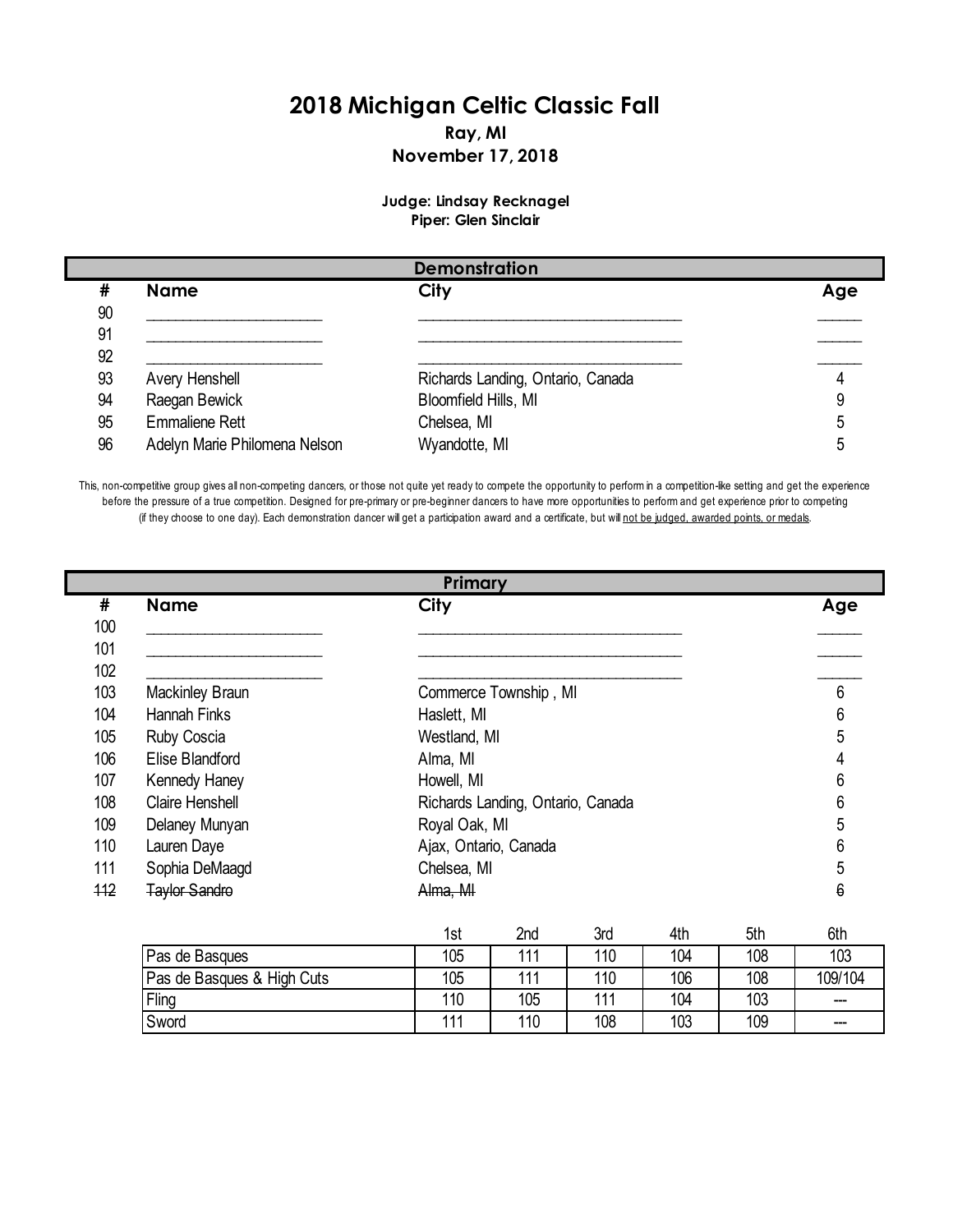|     |                      | <b>Beginner 7 Years</b>      |     |
|-----|----------------------|------------------------------|-----|
| #   | <b>Name</b>          | <b>City</b>                  | Age |
| 120 |                      |                              |     |
| 121 |                      |                              |     |
| 122 |                      |                              |     |
| 123 | Giana Coscia         | Westland, MI                 |     |
| 124 | Lillian Short        | Orangeville, Ontario, Canada |     |
| 125 | Kyleigh Nestor       | White Lake, MI               |     |
| 126 | Michaela Munyan      | Royal Oak, MI                |     |
| 127 | Meghan Daye          | Ajax, Ontario, Canada        |     |
| 128 | <b>Emily Mervich</b> | Shelby Township, MI          |     |
|     |                      |                              |     |

|               | 1st | 2 <sub>nd</sub> | 3rd | 4th  | 5th | 6th     |
|---------------|-----|-----------------|-----|------|-----|---------|
| Lilt          | 124 | 127             | 128 | $--$ | --- | $- - -$ |
| Fling         | 123 | 125             | 127 | 124  | 126 | 128     |
| Sword         | 125 | 123             | 127 | 128  | 126 | ---     |
| Sean Truibhas | 123 | 125             | 124 | 127  | 128 | ---     |
| <b>TROPHY</b> | 123 |                 |     |      |     |         |

|     | <b>Beginner 8 Years</b> |               |     |  |  |
|-----|-------------------------|---------------|-----|--|--|
| #   | <b>Name</b>             | <b>City</b>   | Age |  |  |
| 130 |                         |               |     |  |  |
| 131 |                         |               |     |  |  |
| 132 |                         |               |     |  |  |
| 133 | Quinn Dunny             | Brighton, MI  | 8   |  |  |
| 134 | Vivian Blandford        | Alma, MI      | 8   |  |  |
| 135 | Jaelynn Padget          | Hillsdale, MI | 8   |  |  |
| 136 | Theresa Parker          | Romeo, MI     | 8   |  |  |
| 137 | Ainsley McConkie        | St. Louis, MI | 8   |  |  |

|               | 1st | 2nd | 3rd | 4th | 5th | 6th |
|---------------|-----|-----|-----|-----|-----|-----|
| Lilt          | 136 | 135 | 137 | --- | --- | --- |
| Fling         | 134 | 135 | 136 | 137 | 133 | --- |
| Sword         | 133 | 135 | 136 | 134 | --- | --- |
| Sean Truibhas | 135 | 136 | 137 | 134 | 133 | --- |
| <b>TROPHY</b> | 135 |     |     |     |     |     |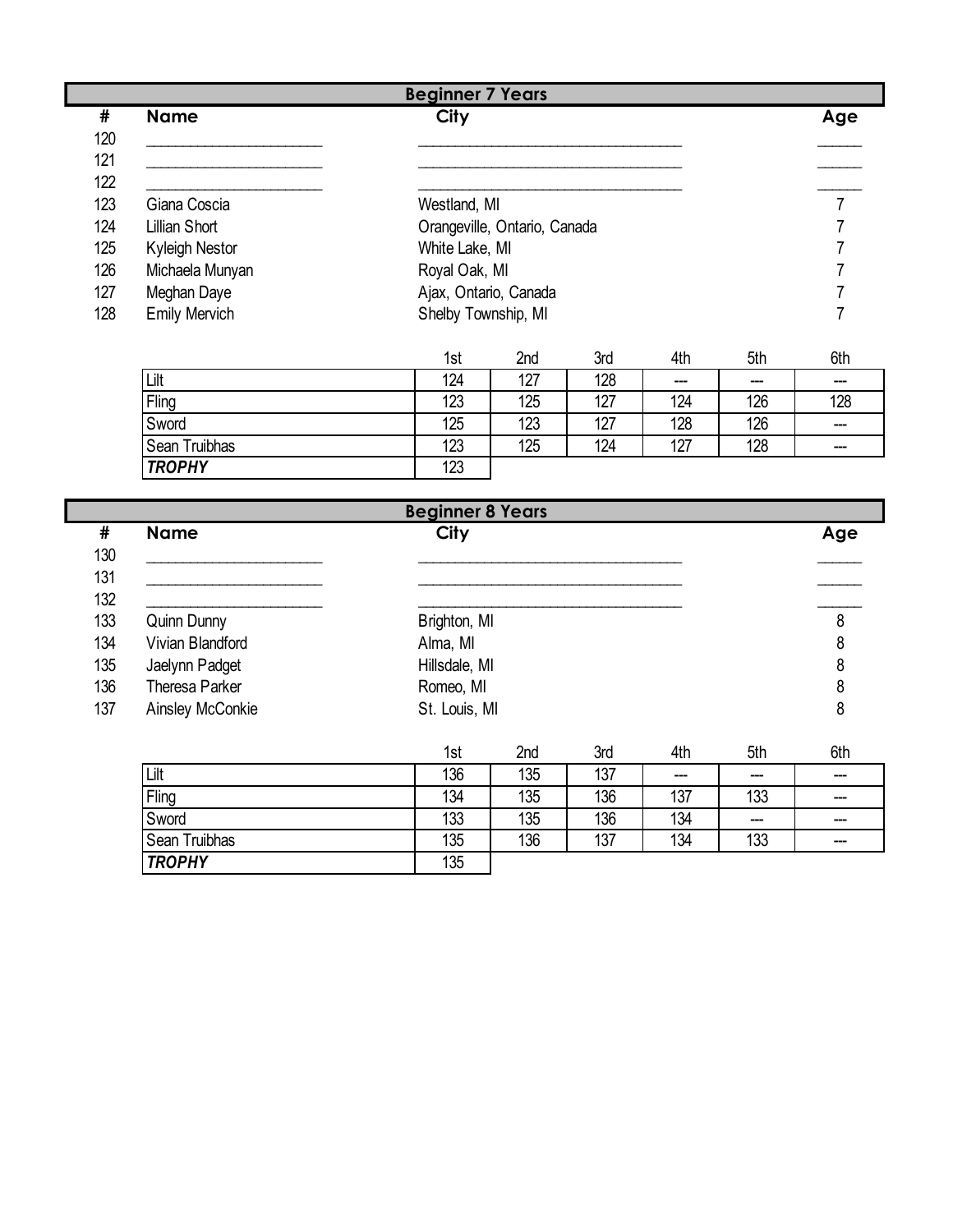|     |                         | <b>Beginner 9 &amp; Over</b>  |     |
|-----|-------------------------|-------------------------------|-----|
| #   | <b>Name</b>             | <b>City</b>                   | Age |
| 140 |                         |                               |     |
| 141 |                         |                               |     |
| 142 | Juliana Bishop          | Bay City, MI                  | 11  |
| 143 | Leah Fawcett            | Sebringville, Ontario, Canada | 9   |
| 144 | Catarina MacQueen Rossi | Gregory, MI                   | 9   |
| 145 | Isabella Poosch         | Oxford, MI                    | 11  |
| 146 | Sara Blue               | Brantford, Ontario, Canada    | 12  |
| 147 | Camryn MacQueen Rossi   | Gregory, MI                   | 11  |
| 148 | Alexandria Poosch       | Oxford, MI                    | 14  |
| 149 | <b>Caitlin Crowley</b>  | Brandtford, Ontario, Canada   | 12  |
| 150 | Rowan Burkel            | Chelsea, MI                   | 9   |

|               | 1st | 2 <sub>nd</sub> | 3rd | 4th | 5th | 6th |
|---------------|-----|-----------------|-----|-----|-----|-----|
| Lilt          | 146 | 143             | 149 | 150 | 142 | --- |
| Fling         | 144 | 143             | 146 | 145 | 149 | 150 |
| Sword         | 146 | 144             | 149 | 143 | 150 | 145 |
| Sean Truibhas | 146 | 144             | 150 | 149 | 143 | 142 |
| <b>TROPHY</b> | 146 |                 |     |     |     |     |

|     |                      | <b>Novice 10 &amp; Under</b> |                          |     |     |     |     |
|-----|----------------------|------------------------------|--------------------------|-----|-----|-----|-----|
| #   | <b>Name</b>          | <b>City</b>                  |                          |     |     |     | Age |
| 160 |                      |                              |                          |     |     |     |     |
| 161 |                      |                              |                          |     |     |     |     |
| 162 |                      |                              |                          |     |     |     |     |
| 163 | Genavieve Cox        | St. Louis, MI                |                          |     |     |     | 9   |
| 164 | Ashley Sherwood      | Chelsea, MI                  |                          |     |     |     | 10  |
| 165 | Evelyn Kemler        | Dansville, MI                |                          |     |     |     | 9   |
| 166 | <b>Kamden Nestor</b> | White Lake, MI               |                          |     |     |     | 10  |
| 167 | Emma Breeze          |                              | Caledon, Ontario, Canada |     |     |     | 8   |
| 168 | <b>Briar Scott</b>   |                              | Sarnia, Ontario, Canada  |     |     |     | 8   |
| 169 | Nadia DeMaagd        | Chelsea, MI                  |                          |     |     |     | 8   |
| 170 | Allison Sandro       | Alma, MI                     |                          |     |     |     | 8   |
|     |                      | 1st                          | 2nd                      | 3rd | 4th | 5th | 6th |
|     | Lilt                 | 165                          | 166                      | 168 | 167 | 163 | 169 |

| Lilt             | 165 | 166 | 168 | 167 | 163 | 169 |
|------------------|-----|-----|-----|-----|-----|-----|
| Fling            | 168 | 163 | 165 | 167 | 169 | 164 |
| Sword            | 165 | 166 | 168 | 167 | 163 | 169 |
| Truibhas<br>Sean | 165 | 167 | 168 | 163 | 169 | 166 |
| <b>TROPHY</b>    | 165 |     |     |     |     |     |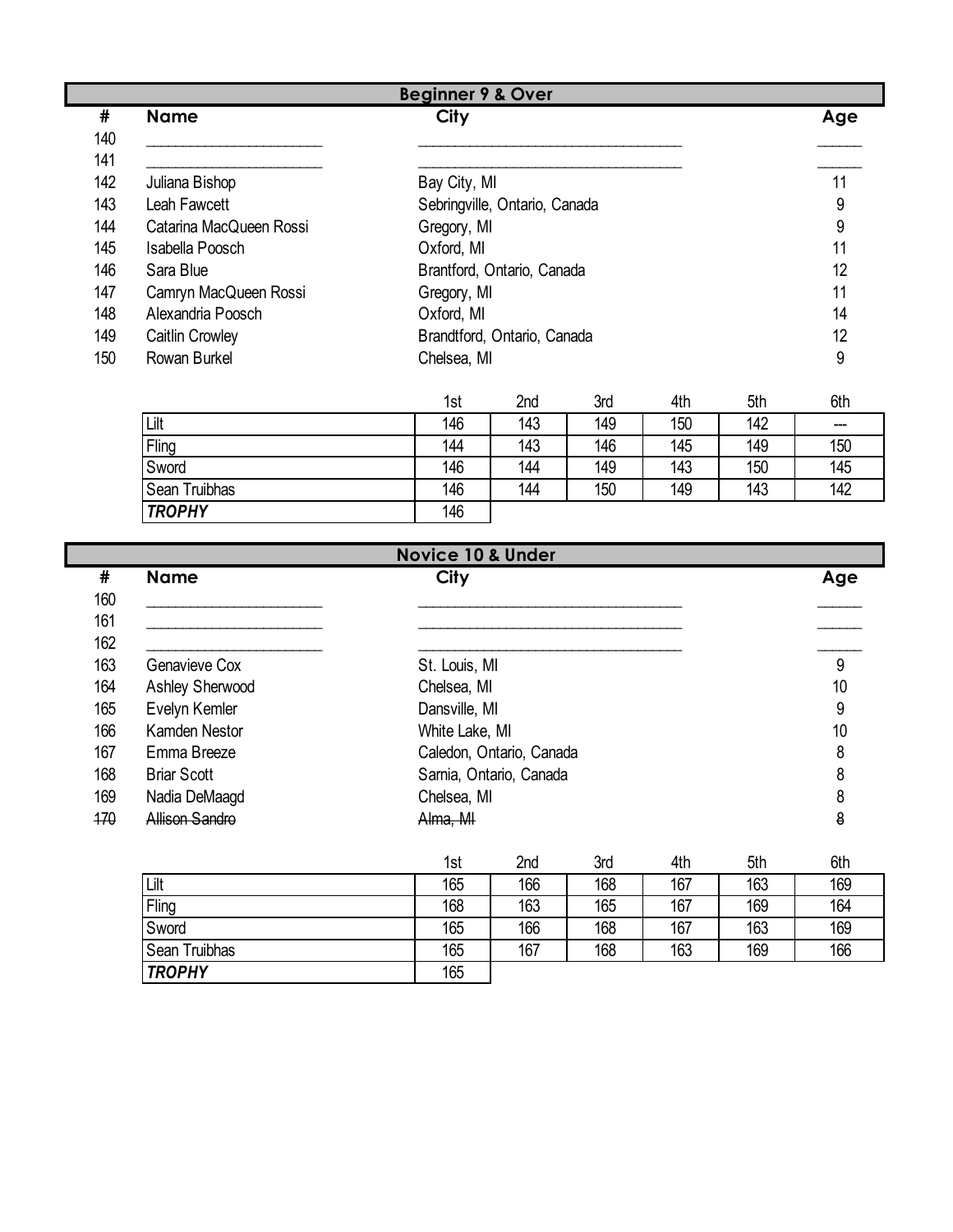| #   | <b>Name</b>          | <b>Novice 11 &amp; Over</b><br>City       |     |     |     |     | Age     |
|-----|----------------------|-------------------------------------------|-----|-----|-----|-----|---------|
| 180 |                      |                                           |     |     |     |     |         |
| 181 |                      |                                           |     |     |     |     |         |
| 182 |                      |                                           |     |     |     |     |         |
| 183 | <b>Brinna Wenzel</b> | Manchester, MI                            |     |     |     |     | 11      |
| 185 | <b>Tiera Morse</b>   | Harbor Springs, MI                        |     |     |     |     | $\star$ |
| 186 | Carsyn McKee         | Bay City, MI                              |     |     |     |     | 11      |
| 187 | Rose Johnson         | Burton, MI                                |     |     |     |     | 12      |
| 188 | Miranda Brandon      | Hillsdale, MI                             |     |     |     |     | 14      |
| 189 | Isabella Murphy      | Chelsea, MI                               |     |     |     |     | 12      |
| 190 | Sofi Matsson         | Sarnia, Ontario, Canada                   |     |     |     |     | 11      |
|     |                      | 1st                                       | 2nd | 3rd | 4th | 5th | 6th     |
|     | Lilt                 | 190                                       | 185 | 186 | 188 | 189 | 187     |
|     | Fling                | 188                                       | 190 | 185 | 189 | 186 | 183     |
|     | Sword                | 190                                       | 185 | 188 | 189 | 186 | 183     |
|     | Sean Truibhas        | 185                                       | 190 | 189 | 186 | 188 | 187     |
|     | <b>TROPHY</b>        | 190                                       |     |     |     |     |         |
|     |                      |                                           |     |     |     |     |         |
|     |                      | <b>Group Choreography (Demonstration)</b> |     |     |     |     |         |
|     | <b>Name</b>          | <b>Dance</b>                              |     |     |     |     |         |

Miller Mittig Highland Dancers Carol of the Bells

|     | <b>Premier Solo Choreography - 11 &amp; Under</b> |                   |     |     |     |     |                |
|-----|---------------------------------------------------|-------------------|-----|-----|-----|-----|----------------|
| #   | <b>Name</b>                                       | Dance             |     |     |     |     | Age            |
| 200 |                                                   |                   |     |     |     |     |                |
| 201 |                                                   |                   |     |     |     |     |                |
| 202 |                                                   |                   |     |     |     |     |                |
| 203 | Aisla Wright                                      | Deck the Halls    |     |     |     |     | $\overline{f}$ |
| 204 | MacKenna Leonard                                  | Morning Dew       |     |     |     |     | 10             |
| 205 | Maizie Short                                      | <b>Just Dance</b> |     |     |     |     | 10             |
| 206 | Jenna Charlton                                    | Cry of the Celts  |     |     |     |     | 11             |
| 207 | Emma Rito                                         |                   |     |     |     |     | 10             |
|     |                                                   | 1st               | 2nd | 3rd | 4th | 5th | 6th            |
|     | Premier Solo Choreography                         | 206               | 205 | 204 | 207 |     |                |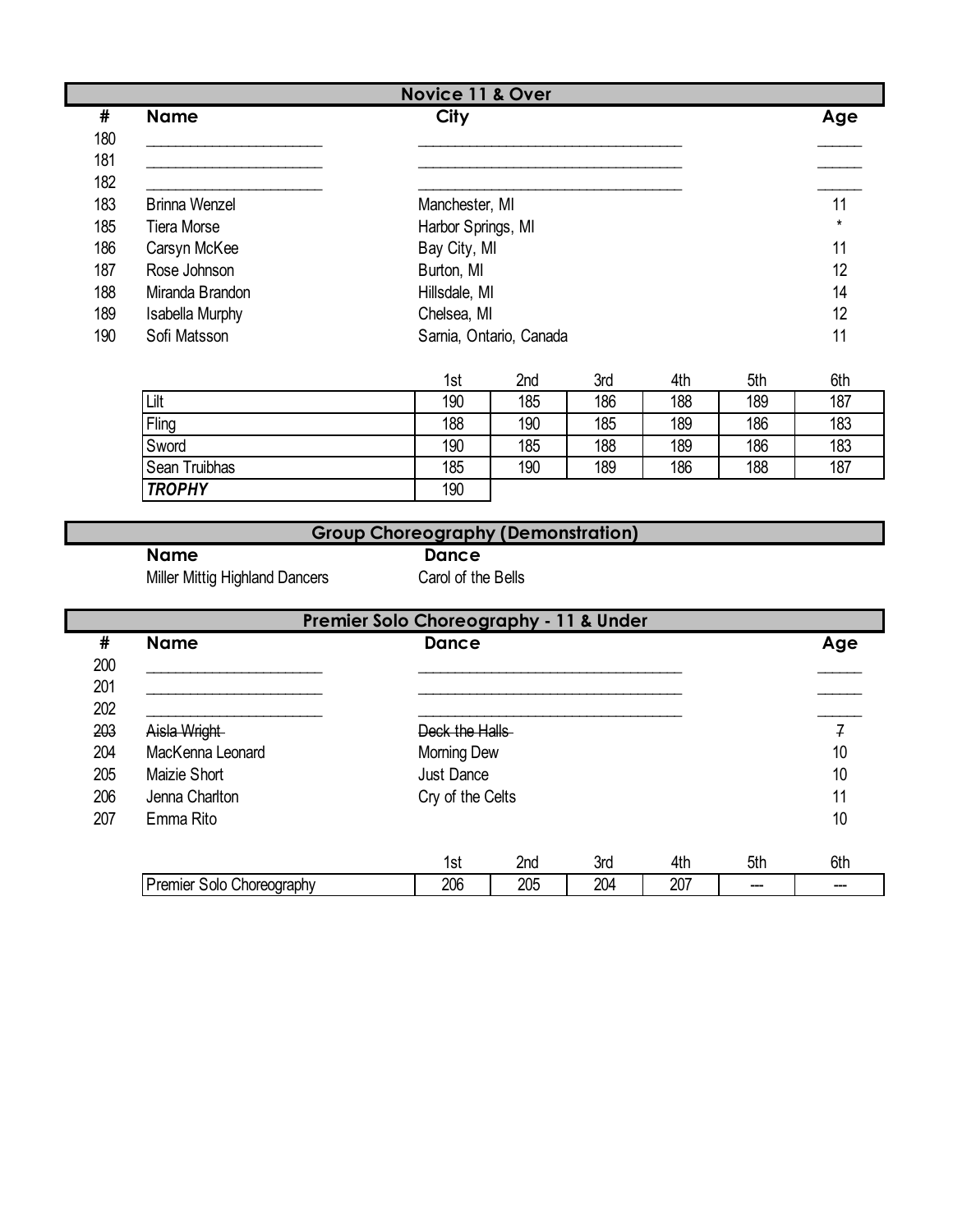|     |                               | Premier Solo Choreography - 12 & Over |                         |     |     |     |     |
|-----|-------------------------------|---------------------------------------|-------------------------|-----|-----|-----|-----|
| #   | <b>Name</b>                   | <b>Dance</b>                          |                         |     |     |     | Age |
| 210 |                               |                                       |                         |     |     |     |     |
| 211 |                               |                                       |                         |     |     |     |     |
| 212 |                               |                                       |                         |     |     |     |     |
| 213 | Rosalyn Agapito               | <b>Electric Reel</b>                  |                         |     |     |     | 14  |
| 214 | Lacey MacDonald-Moore         | Celtic Rumblin'                       |                         |     |     |     | 14  |
| 215 | Adeline Byrne                 | <b>Celtic Festival</b>                |                         |     |     |     | 15  |
| 216 | Sara Bruce                    | Vale of Athro                         |                         |     |     |     | 12  |
| 217 | Zoë Dawson                    | Calliope Jig                          |                         |     |     |     | 16  |
| 218 | <b>Brenna Kilby</b>           |                                       |                         |     |     |     | 16  |
|     |                               |                                       |                         |     |     |     |     |
|     |                               | 1st                                   | 2nd                     | 3rd | 4th | 5th | 6th |
|     | Premier Solo Choreography     | 218                                   | 217                     | 216 | 213 | 214 | --- |
|     |                               |                                       |                         |     |     |     |     |
|     |                               | <b>Pre-Premier Solo Choreography</b>  |                         |     |     |     |     |
| #   | <b>Name</b>                   | <b>Dance</b>                          |                         |     |     |     | Age |
| 220 |                               |                                       |                         |     |     |     |     |
| 221 |                               |                                       |                         |     |     |     |     |
| 222 |                               |                                       |                         |     |     |     |     |
| 223 | Ariel Brandon                 | Run to the Hills                      |                         |     |     |     | 12  |
| 224 | <b>Lindsey Clarke</b>         | Finesse                               |                         |     |     |     | 16  |
| 225 | Emma Breeze                   | Shake n' Reels                        |                         |     |     |     | 8   |
| 226 | Sofi Matsson                  | Nancy Mulligan                        |                         |     |     |     | 11  |
| 227 | <b>Ivy David</b>              | Going Home                            |                         |     |     |     | 10  |
|     |                               |                                       |                         |     |     |     |     |
|     |                               | 1st                                   | 2nd                     | 3rd | 4th | 5th | 6th |
|     | Pre-Premier Solo Choreography | 226                                   | 225                     | 223 | 224 | 227 |     |
|     |                               |                                       |                         |     |     |     |     |
|     |                               | <b>Intermediate 11 &amp; Under</b>    |                         |     |     |     |     |
| #   | <b>Name</b>                   | City                                  |                         |     |     |     | Age |
| 300 |                               |                                       |                         |     |     |     |     |
| 301 |                               |                                       |                         |     |     |     |     |
| 302 |                               |                                       |                         |     |     |     |     |
| 303 | Scarlett Arnold               | Bay City, MI                          |                         |     |     |     | 11  |
| 304 | <b>Madison Daye</b>           | Ajax, Ontario, Canada                 |                         |     |     |     | 10  |
| 305 | Rochelle Lefevre              |                                       | Sarnia, Ontario, Canada |     |     |     | 9   |
| 306 | Abigail Brown                 | St. Louis, MI                         |                         |     |     |     | 8   |
| 307 | <b>Ivy David</b>              | Ferndale, MI                          |                         |     |     |     | 10  |
| 308 | Nora Vozar                    | Ithaca, MI                            |                         |     |     |     | 8   |
|     |                               |                                       |                         |     |     |     |     |
|     |                               | 1st                                   | 2nd                     | 3rd | 4th | 5th | 6th |
|     | Lilt                          | 305                                   | 306                     | 304 | 307 | 303 | 308 |
|     | <b>Barracks</b>               | 305                                   | 303                     | 308 | 304 | --- | --- |
|     | Fling                         | 304                                   | 306                     | 303 | 307 | 305 | 308 |
|     | Sean Truibhas                 | 305                                   | 303                     | 304 | 306 | 308 | 307 |
|     | <b>TROPHY</b>                 | 305                                   |                         |     |     |     |     |
|     |                               |                                       |                         |     |     |     |     |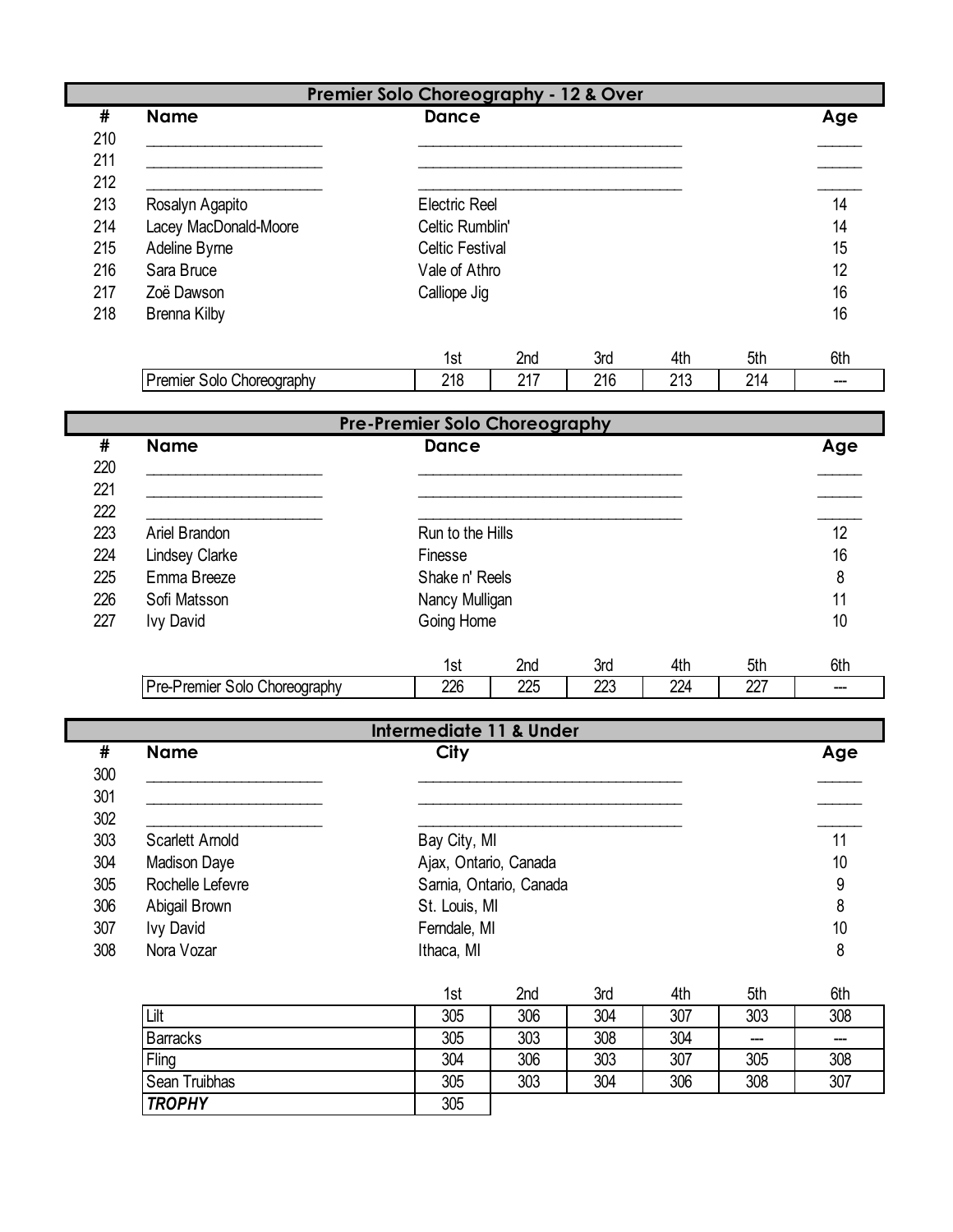|          | <b>Intermediate 12 &amp; Over</b> |                  |         |  |  |  |  |
|----------|-----------------------------------|------------------|---------|--|--|--|--|
| #<br>310 | <b>Name</b>                       | <b>City</b>      | Age     |  |  |  |  |
| 311      | Milena Serface                    | Boulder, CO      | 12      |  |  |  |  |
| 312      | Silvia Dix                        | Birmingham, MI   | 13      |  |  |  |  |
| 313      | Erin McKenzie                     | East Lansing, MI | $\star$ |  |  |  |  |
| 314      | Charity Kelemen                   | Hillsdale, MI    | 16      |  |  |  |  |
| 315      | Lexie Strand                      | Bellaire, MI     | 17      |  |  |  |  |
| 316      | Denali Pomerville                 | Haslett, MI      | 12      |  |  |  |  |
| 317      | Ariel Brandon                     | Hillsdale, MI    | 12      |  |  |  |  |
| 318      | <b>Lindsey Clarke</b>             | Pittsford, MI    | 16      |  |  |  |  |
| 319      | Anna Catenacci                    | Macomb, MI       | 17      |  |  |  |  |

|                      | 1st | 2nd | 3rd | 4th | 5th | 6th |
|----------------------|-----|-----|-----|-----|-----|-----|
| Lilt                 | 319 | 318 | 317 | 313 | 315 | 314 |
| <b>Barracks</b>      | 313 | 318 | 317 | 315 | 319 | 314 |
| Fling                | 313 | 314 | 319 | 318 | 315 | 317 |
| <b>Sean Truibhas</b> | 313 | 314 | 317 | 318 | 315 | 319 |
| <b>TROPHY</b>        | 313 |     |     |     |     |     |

## **Most Promising Intermediate**

303 - Scarlett Arnold

| <b>Premier 10 &amp; Under</b> |                      |                              |     |  |  |
|-------------------------------|----------------------|------------------------------|-----|--|--|
| #                             | <b>Name</b>          | <b>City</b>                  | Age |  |  |
| 320                           |                      |                              |     |  |  |
| 321                           |                      |                              |     |  |  |
| 322                           |                      |                              |     |  |  |
| 323                           | Nysha Ghelani        | Haslett, MI                  | 10  |  |  |
| 324                           | MacKenna Leonard     | London, Ontario, Canada      | 10  |  |  |
| 325                           | Maizie Short         | Orangeville, Ontario, Canada | 10  |  |  |
| 326                           | Alyssa Redmann       | Milford, MI                  | 10  |  |  |
| 327                           | Aisla Wright         | London, Ontario, Canada      | 7   |  |  |
| 328                           | Emma Rito            | Beverly Hills, MI            | 10  |  |  |
| 329                           | Claire VanSteenkiste | Ray, MI                      | 10  |  |  |

|                 | 1st | 2 <sub>nd</sub> | 3rd | 4th | 5th | 6th |
|-----------------|-----|-----------------|-----|-----|-----|-----|
| Lilt            | 325 | 329             | 326 | 328 | 324 | 323 |
| <b>Barracks</b> | 329 | 325             | 324 | 323 | 328 | --- |
| Fling           | 324 | 329             | 325 | 326 | 323 | 328 |
| Sean Truibhas   | 325 | 329             | 324 | 326 | 323 | 328 |
| <b>TROPHY</b>   | 325 |                 |     |     |     |     |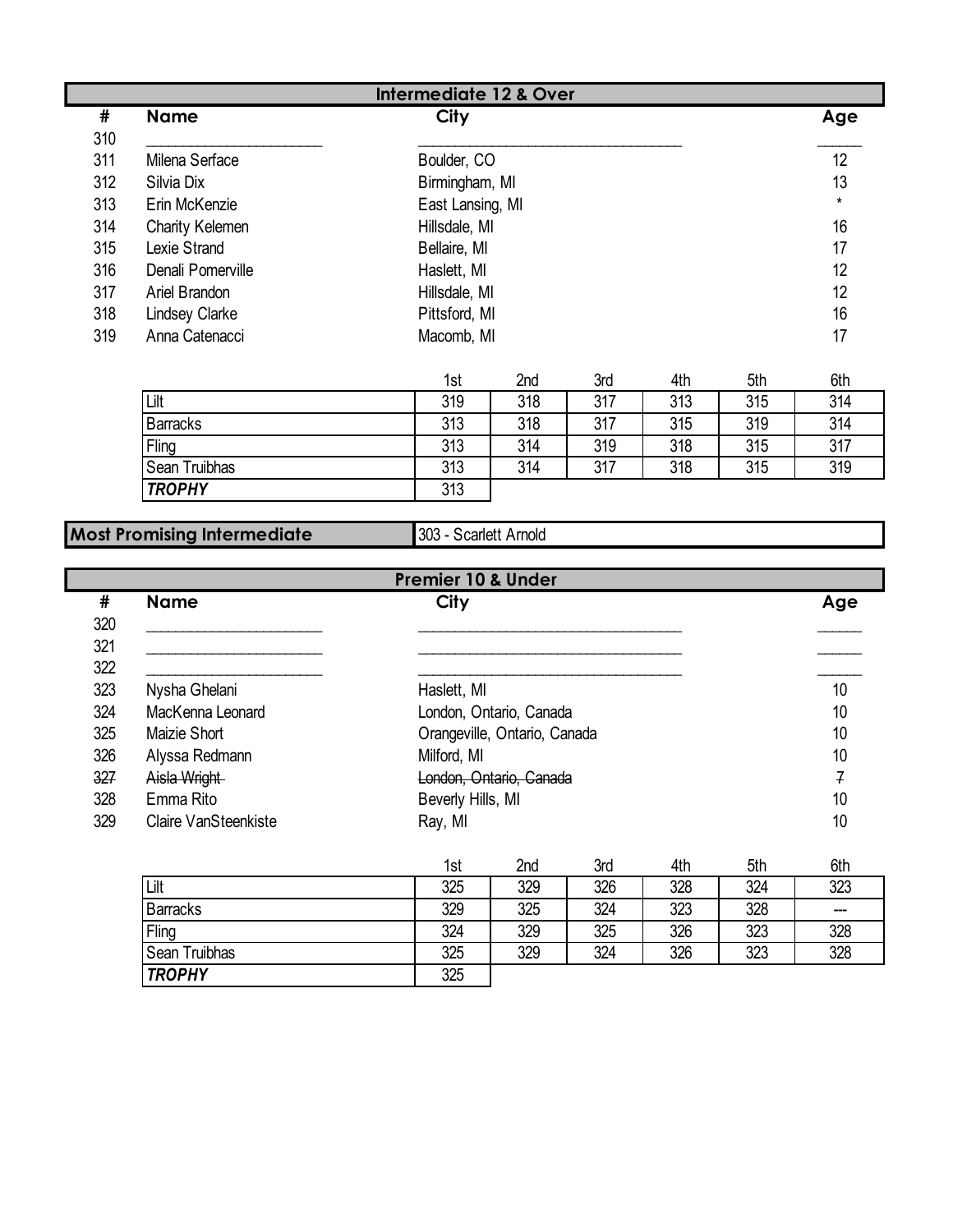|     | <b>Premier 11-12 Years</b> |                                 |     |  |  |  |
|-----|----------------------------|---------------------------------|-----|--|--|--|
| #   | <b>Name</b>                | <b>City</b>                     | Age |  |  |  |
| 330 |                            |                                 |     |  |  |  |
| 331 |                            |                                 |     |  |  |  |
| 332 |                            |                                 |     |  |  |  |
| 333 | Miranda Stefanko           | Hartland, MI                    | 12  |  |  |  |
| 334 | Callum Gruenhagen          | Westland, MI                    | 12  |  |  |  |
| 335 | Abby Fawcett               | Sebringville, Ontario, Canada   | 12  |  |  |  |
| 336 | Quinn Goldie               | Grand Blanc, MI                 | 11  |  |  |  |
| 337 | Isabella Haffner           | Sterling Heights, MI            | 12  |  |  |  |
| 338 | Cayla Barr-Colby           | Shelby Township, MI             | 12  |  |  |  |
| 339 | Jenna Charlton             | Bright's Grove, Ontario, Canada | 11  |  |  |  |
| 340 | Sara Bruce                 | Oakville, Ontario, Canada       | 12  |  |  |  |
| 341 | Magdalene Callender        | Lansing, MI                     | 12  |  |  |  |
| 342 | Elizabeth Faglie           | Rochester Hills, MI             | 11  |  |  |  |
| 343 | Katharine Carnegie         | Woodstock, Ontario, Canada      | 11  |  |  |  |

|                 | 1st | 2nd | 3rd | 4th | 5th | 6th |
|-----------------|-----|-----|-----|-----|-----|-----|
| Lilt            | 340 | 342 | 343 | 333 | 338 | 339 |
| <b>Barracks</b> | 342 | 333 | 343 | 336 | 340 | 339 |
| Fling           | 342 | 340 | 338 | 339 | 341 | 336 |
| Sean Truibhas   | 342 | 340 | 333 | 343 | 341 | 338 |
| <b>TROPHY</b>   | 342 |     |     |     |     |     |

|            | <b>Premier 13-15 Years</b> |                       |                            |     |     |     |     |
|------------|----------------------------|-----------------------|----------------------------|-----|-----|-----|-----|
| #<br>350   | <b>Name</b>                | City                  |                            |     |     |     | Age |
| 351<br>352 | Rosalyn Agapito            |                       | Windsor, Ontario, Canada   |     |     |     | 14  |
| 353        | Emilia Gruenhagen          | Westland, MI          |                            |     |     |     | 15  |
| 354        | Lacey MacDonald-Moore      |                       | Brantford, Ontario, Canada |     |     |     | 14  |
| 355        | Abigail McCollum           | Deerton, MI           |                            |     |     |     | 13  |
| 356        | Adeline Byrne              | Novi, MI              |                            |     |     |     | 15  |
| 357        | Gillean Grace Lobeck       | St. Clair, MI         |                            |     |     |     | 13  |
| 358        | Noel Nelson                | Adrian, MI            |                            |     |     |     | 13  |
| 359        | Kaitlyn Daye               | Ajax, Ontario, Canada |                            |     |     |     | 13  |
| 360        | Eleanor Truckel            | Novi, MI              |                            |     |     |     | 14  |
|            |                            | 1st                   | 2nd                        | 3rd | 4th | 5th | 6th |
|            | Lilt                       | 360                   | 352                        | 353 | 359 | 355 | 358 |
|            | <b>Barracks</b>            | 353                   | 352                        | 358 | 360 | 357 | 359 |
|            | Fling                      | 352                   | 360                        | 353 | 359 | 358 | 355 |
|            | Sean Truibhas              | 353                   | 352                        | 355 | 360 | 358 | 359 |

*TROPHY* 353